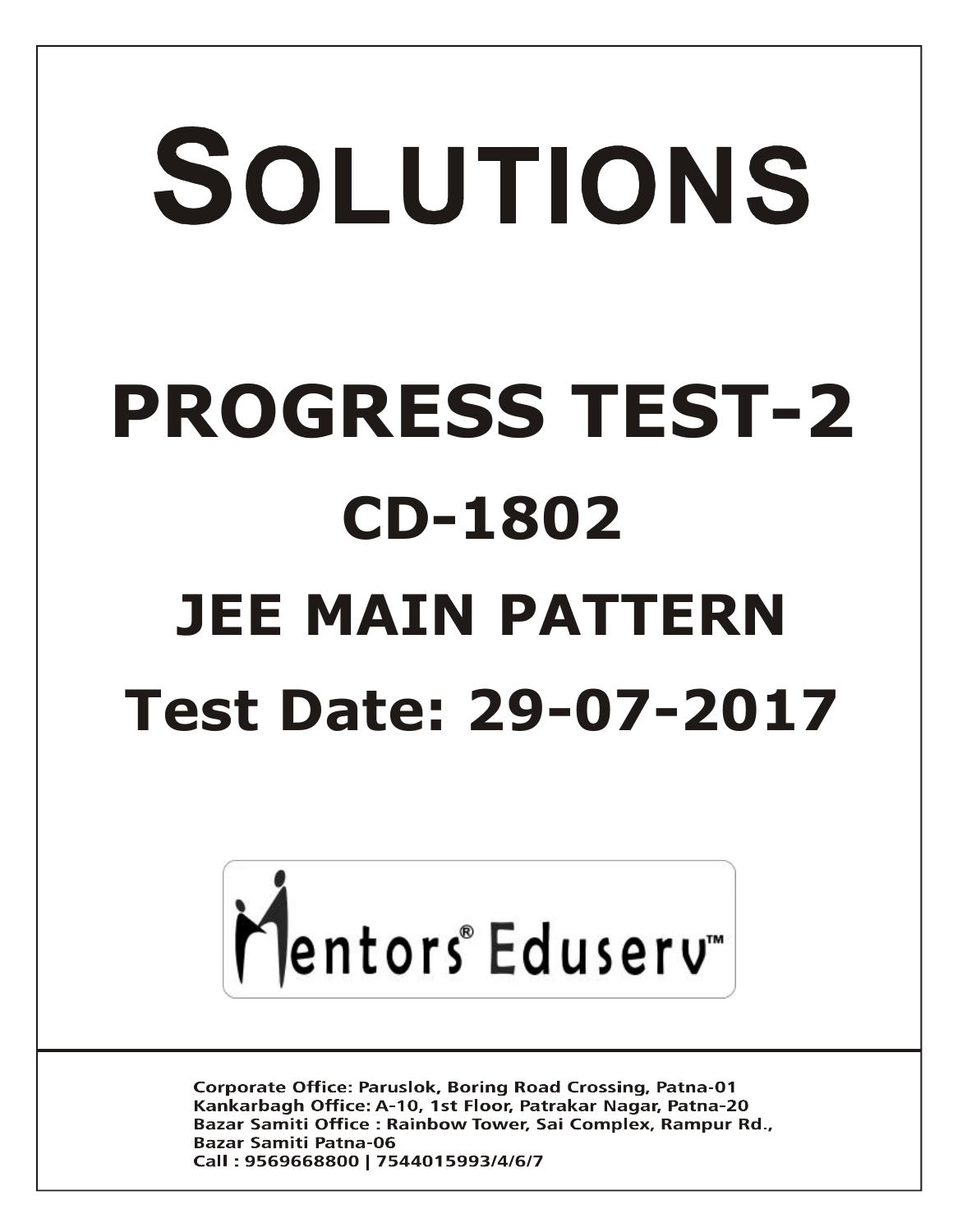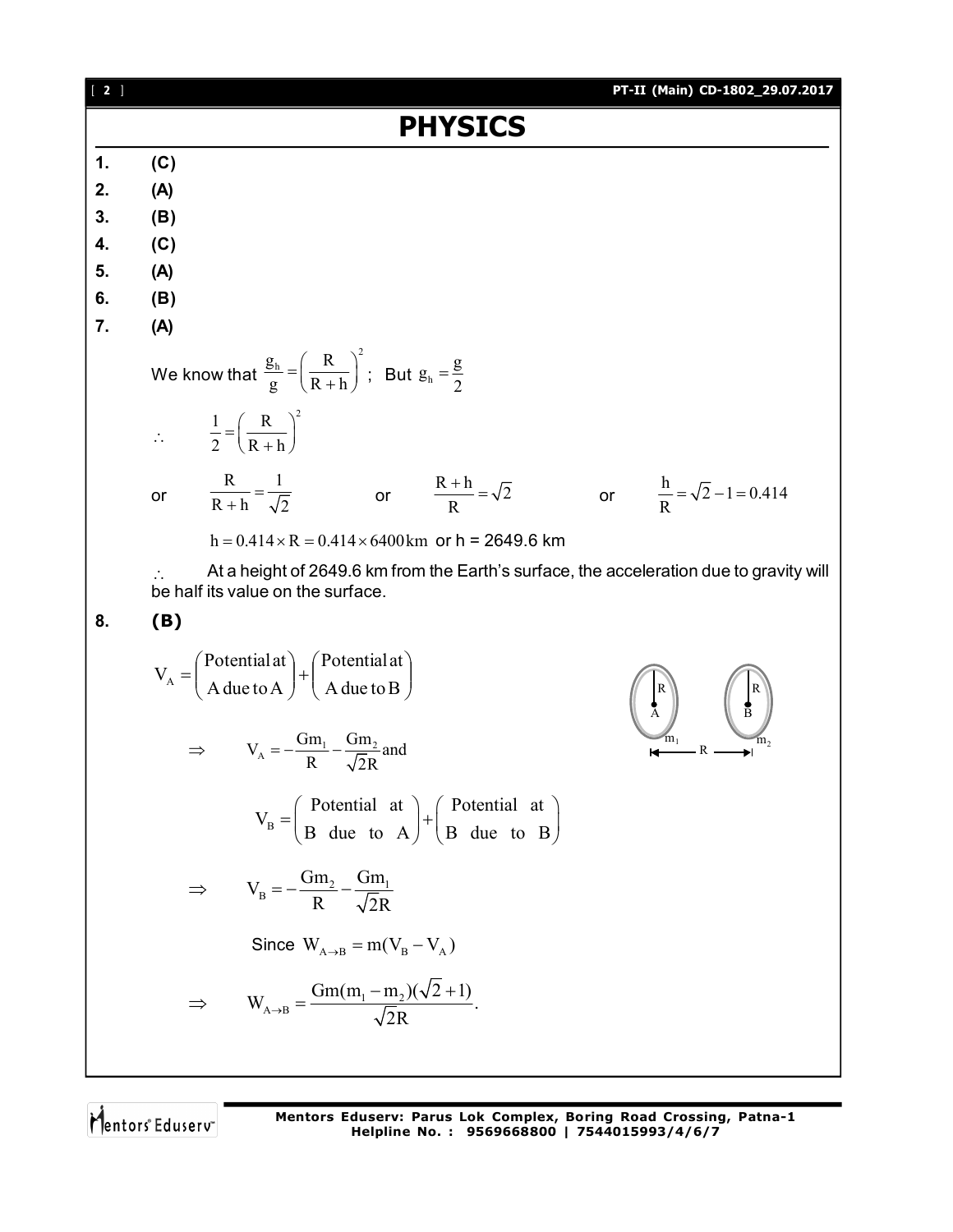**PT-II (Main) CD-1802\_29.07.2017** [ **3** ] **9. (C)** We know that  $T^2 \propto R^3$  or  $(T_2/T_1) = (R_2/R_1)^{3/2}$ 3/ 2 1 2 36000 6400 T or  $\frac{T_2}{T_1} = \left(\frac{6400}{26000}\right)$  $\bigg)$  $\left(\frac{6400}{26000}\right)$  $\setminus$  $=$  $($  $24 \approx 2$  hr. 36000 or  $T_2 = \frac{6400}{2500}$ 3/ 2  $\gamma_2 = \left| \frac{\sqrt{0.000}}{26000} \right| \times 24 \approx$ J  $\left(\frac{6400}{26000}\right)$  $\setminus$  $=$  $($ **10. (C)** Total energy = kinetic energy + Potential energy  $E_0 = \frac{1}{2}mv^2 - \frac{GMm}{r}$  $=\frac{1}{2}mv^2 - \frac{3m}{r}$  ...(i) Further, 2 2  $mv^2$  GMm  $r \t r^2$  $=$ or  $\frac{1}{2}mv^2 = \frac{GMm}{2}$  $\frac{1}{2}mv^2 = \frac{3m}{2r}$  ...(ii) Substiuting the value of  $\frac{1}{2}mv^2$  $\frac{1}{2}$ mv $\textdegree$  in equation (i) from equation (ii), we get  $E_0 = \frac{GMm}{2r} - \frac{GMm}{r} = -\frac{GMm}{2r}$  $2r$  r  $2r$  $=\frac{3m}{2} - \frac{3m}{2} = -\frac{3m}{2}$ Therefore,  $P.E. = -\frac{GMm}{r} = 2E_0$ r  $=-\frac{94 \text{m}}{2E_0}$ . **11. (C) 12. (C)**  $\frac{3}{2}$  = 5 \s 10<sup>5</sup>  $E = \frac{V}{d} = \frac{5 \times 10^3}{10 \times 10^{-3}} = 5 \times 10^5$  V/m  $d \overline{10 \times 10^{-1}}$  $=\frac{V}{1}=\frac{5\times10^{3}}{10-10^{-3}}=5\times1$  $\times$ **13. (A)** When one plate is fixed, the other is attracted towards the first with a force 2  $\boldsymbol{0}$  $F = \frac{q^2}{24}$  = constant 2A  $=\frac{q}{24}$  = 0  $\epsilon$ Hence, an external force of same magnitude will have to be applied in opposite direction to

Mentors<sup>®</sup> Eduserv<sup>®</sup>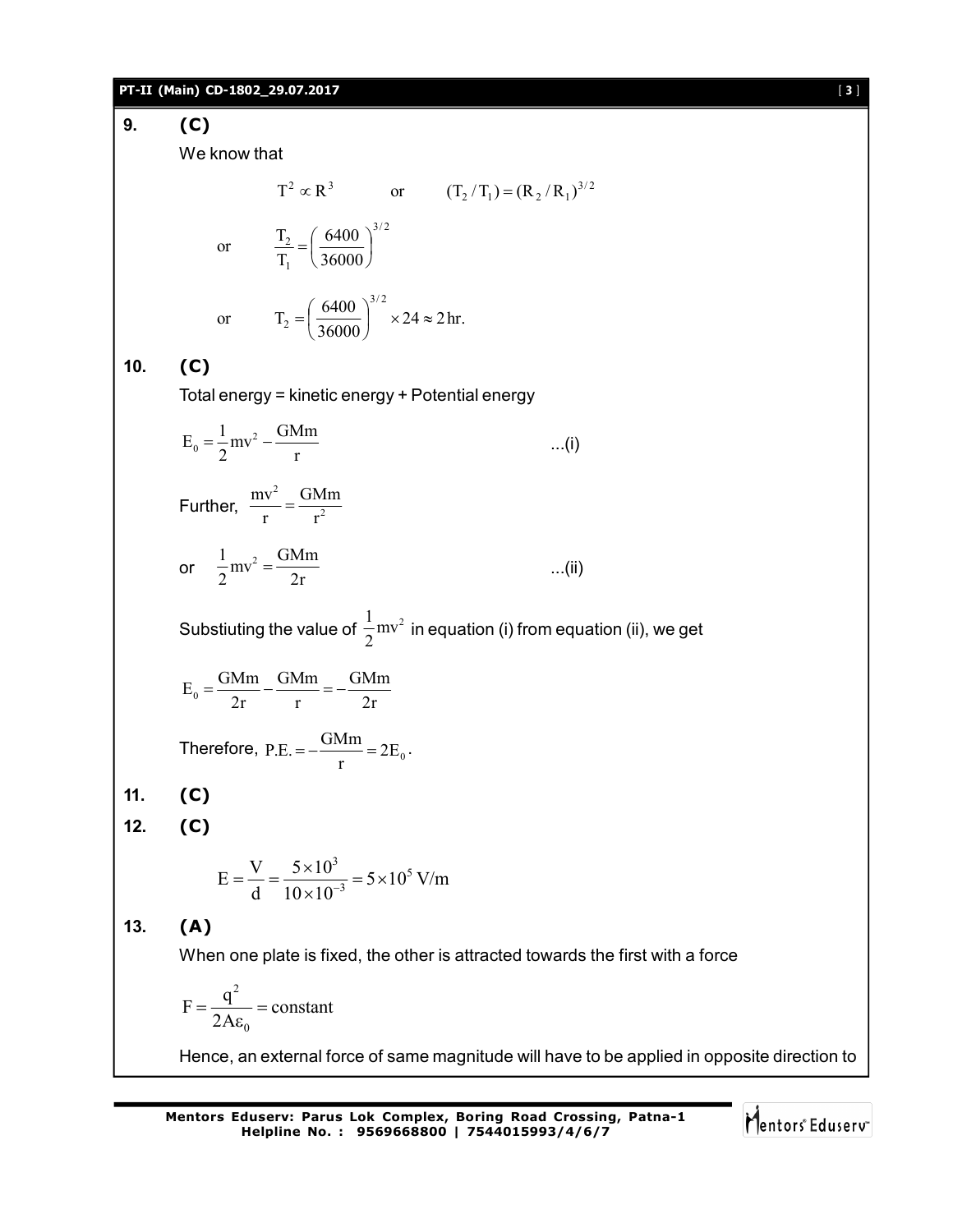increase the separation between the plates.

$$
\therefore \quad W = F(2d - d) = \frac{q^2 d}{2A\epsilon_0}
$$

**14. (B)**

$$
\frac{q_1}{C_1} = \frac{q_2}{C_2} \; ; \; q_1 + q_2 = 2Q_0
$$

$$
C_1 = \frac{\varepsilon_0 A}{d_0 + vt}; \ C_2 = \frac{\varepsilon_0 A}{d_0 - vt}
$$

$$
\frac{q_1}{q_2} = \frac{d_0 - vt}{d_0 + vt}
$$

$$
q_2\left(\frac{d_0 - vt}{d_0 + vt}\right) + q_2 = 2Q_0
$$

0 2 *Q*

$$
q_2\left[\frac{2d_0}{d_0+vt}\right]=
$$

$$
q_2 = \frac{2Q_0}{2d_0} (d_0 + vt)
$$

$$
I = \frac{dq_2}{dt} = \frac{Q_0 v}{d_0} = 20 \text{ amp}
$$

**15. (A)**

 $q_{2}$ 

Let us draw two figures and find the charge on both the capacitors before closing the switch and after closing the switch.



# **16. (D)**

Let us call the isolated plate as P. A capacitor is formed by a pair of parallel plates facing each other. Hence we have three capacitor formed by the pairs (1, 2), (3, 4) and (5, 6). The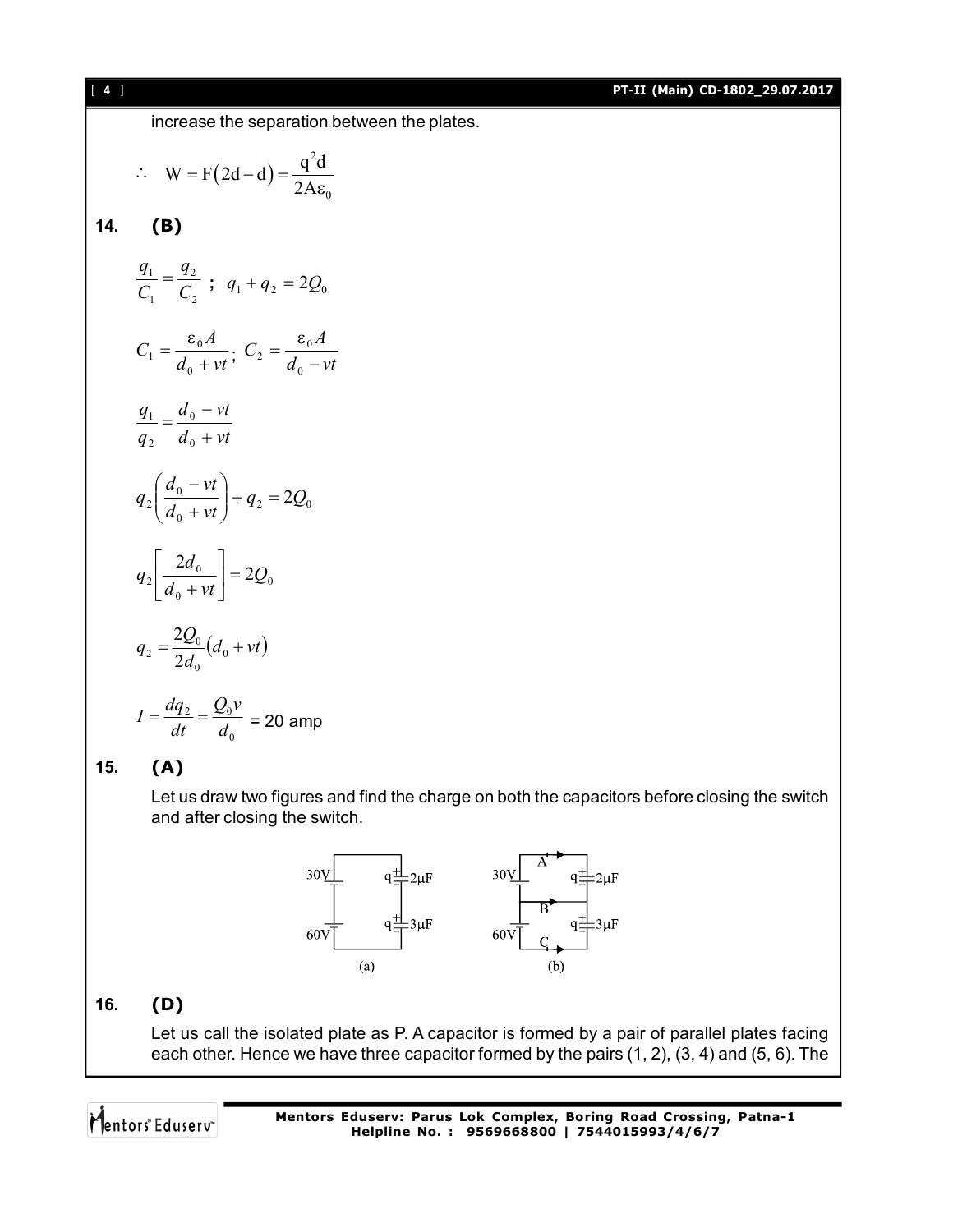### **PT-II (Main) CD-1802\_29.07.2017** [ **5** ]

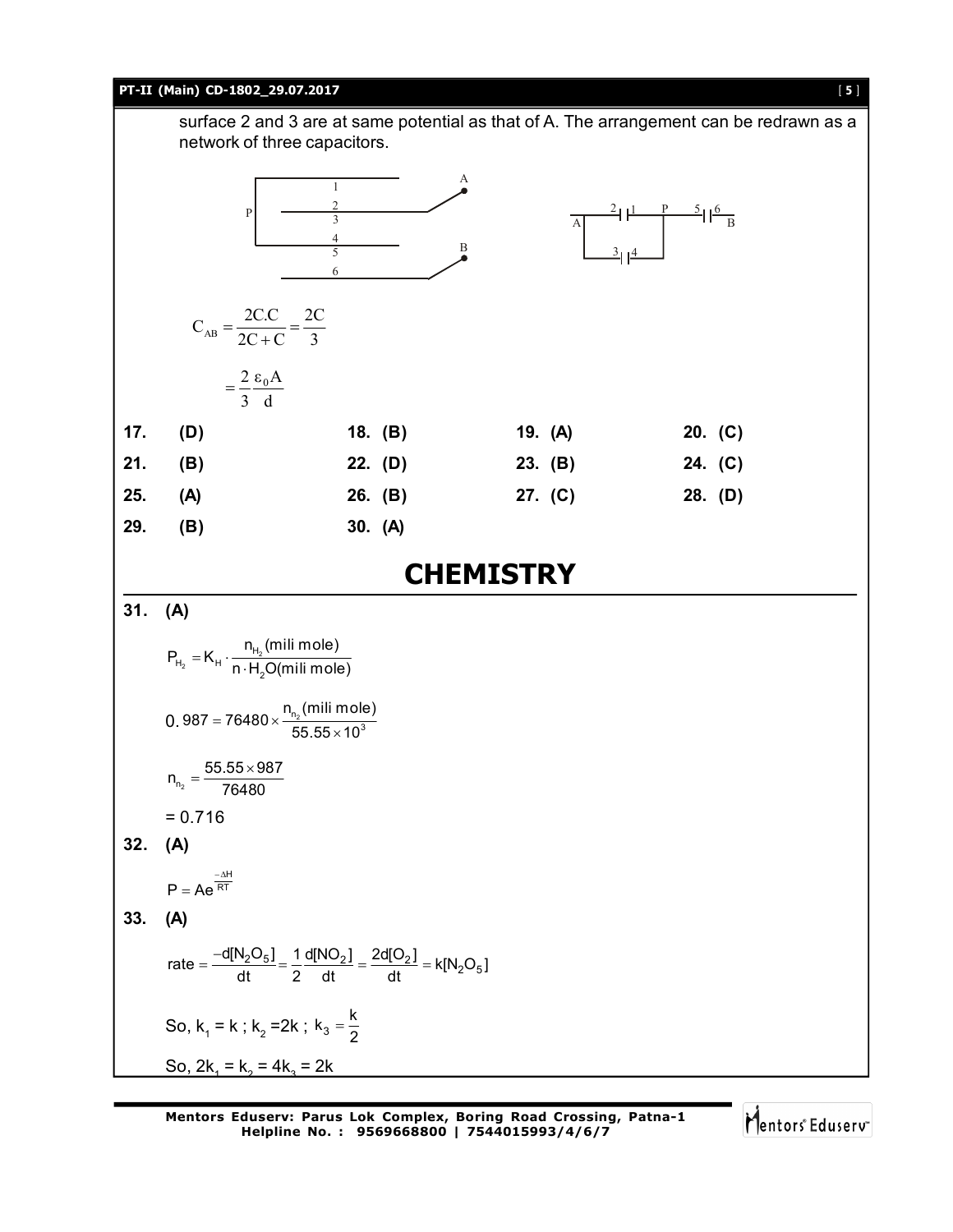| [6] |                                                                                                                                                                                           | PT-II (Main) CD-1802_29.07.2017 |
|-----|-------------------------------------------------------------------------------------------------------------------------------------------------------------------------------------------|---------------------------------|
| 34. | (A)                                                                                                                                                                                       |                                 |
|     | 35. (A)                                                                                                                                                                                   |                                 |
|     | $P_{CO_2} = K_H \times \frac{n_{CO_2}}{n_{H.O}}$                                                                                                                                          |                                 |
|     | $3.2 \times 10^5 = 1.6 \times 10^8 \times \frac{w/44}{500/18}$                                                                                                                            |                                 |
|     | $w = 3.2 \times 10^5 \times \frac{500}{18} \times \frac{44}{1.6 \times 10^8} = 2.44 g$                                                                                                    |                                 |
| 36. | (D)                                                                                                                                                                                       |                                 |
| 37. | (C)                                                                                                                                                                                       |                                 |
|     | For 1 <sup>st</sup> reaction                                                                                                                                                              |                                 |
|     | $\text{Ea}_{\text{f}}$ = 800 Cal/mol<br>$\text{Ea}_{r}$ = 200 Cal/mol<br>A <sub>1</sub><br>for 2 <sup>nd</sup> reaction<br>$k_f = A_2 e^{\frac{-200}{RT}}$ (ii)<br>$Ea_f = 200$ Cal / mol |                                 |
|     | $\text{Ea}_{r}$ = 200 Cal/mol<br>$A_{2}$                                                                                                                                                  |                                 |
|     | $\frac{k_f}{k_f} = \frac{A_1}{A_2} e^{\frac{(200 - 800)}{RT}}$<br>(depends on T)                                                                                                          |                                 |
|     | for 1 <sup>st</sup> reaction,                                                                                                                                                             |                                 |
|     | $k_{eq} = \frac{k_f}{k_r} = \frac{A e^{-\overline{RT}}}{A'_1 e^{-\overline{RT}}} = A e^{\frac{-600}{\overline{RT}}}$                                                                      |                                 |
|     | for 2nd reaction,                                                                                                                                                                         |                                 |
|     | $k_{eq}^{\prime} = \frac{k_f^{\prime}}{k_r^{\prime}} = A'e^{\frac{600}{RT}}$                                                                                                              |                                 |
|     | So, $k_{eq} \times k_{eq} = AA$ e° = const. (independent of T)<br>at 300 k<br>for 1st reaction,                                                                                           |                                 |
|     |                                                                                                                                                                                           |                                 |

Mentors<sup>e</sup> Eduserv<sup>-</sup>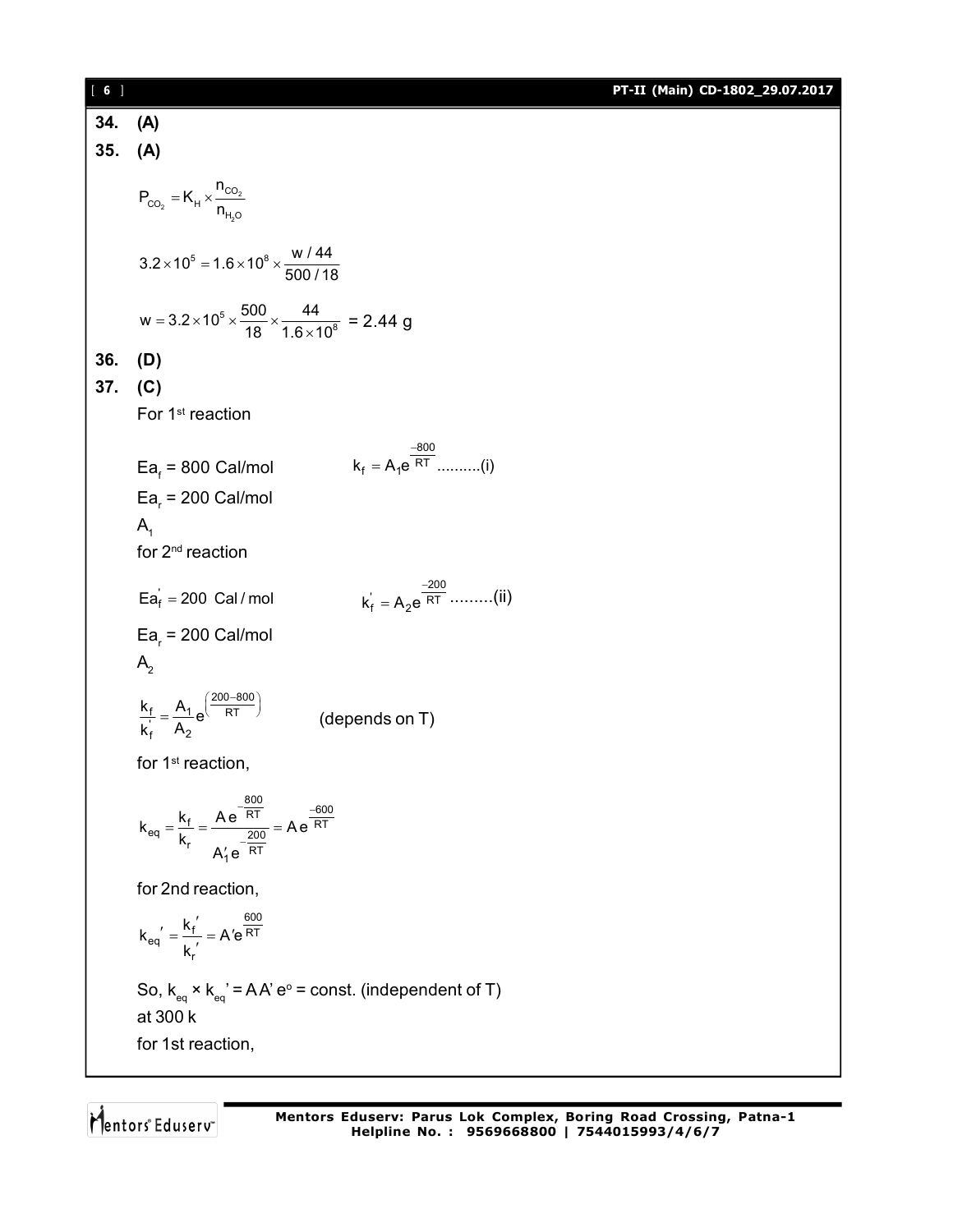# **PT-II (Main) CD-1802\_29.07.2017** [ **7** ]

|     | $k_{eq} = Ae^{\frac{-600}{2 \times 300}} = Ae^{-1}$                                                                                 |           |         |         |  |  |
|-----|-------------------------------------------------------------------------------------------------------------------------------------|-----------|---------|---------|--|--|
|     | for 2nd reaction,                                                                                                                   |           |         |         |  |  |
|     | $k_{eq} = A' e^{\frac{-600}{2 \times 300}} = A' e$                                                                                  |           |         |         |  |  |
|     | [A is not same for forward reverse reaction]                                                                                        |           |         |         |  |  |
| 38. | (B)                                                                                                                                 |           |         |         |  |  |
| 39. | (B)                                                                                                                                 |           |         |         |  |  |
|     | $\frac{1}{2}$ A $\longrightarrow$ 2B                                                                                                |           |         |         |  |  |
|     | rate = $\frac{-1}{\frac{1}{6}} \frac{d[A]}{dt} = \frac{1}{2} \frac{d[B]}{dt}$                                                       |           |         |         |  |  |
|     | or, $\frac{-d[A]}{dt} = \frac{1}{4} \frac{d[B]}{dt}$                                                                                |           |         |         |  |  |
| 40. | (A)                                                                                                                                 |           |         |         |  |  |
|     | rate = $k[R]$                                                                                                                       |           |         |         |  |  |
|     | $= 4 \times 10^{-3} \times 0.02$                                                                                                    |           |         |         |  |  |
|     | $= 8 \times 10^{-5}$ Ms <sup>-1</sup>                                                                                               |           |         |         |  |  |
| 41. | (A)                                                                                                                                 | 42. (C)   | 43. (C) | 44. (C) |  |  |
| 45. | (A)                                                                                                                                 | 46. (B)   | 47. (B) | 48. (C) |  |  |
| 49. | (B)                                                                                                                                 | 50. $(C)$ |         |         |  |  |
| 51. | (B)                                                                                                                                 |           |         |         |  |  |
| 52. | $Q^{2-}$ > Mg <sup>2+</sup> > Al <sup>3+</sup> ; (Z/e) ratio.                                                                       |           |         |         |  |  |
|     | (B)                                                                                                                                 |           |         |         |  |  |
| 53. | I.E. of Mg > I.E. of AI (Due to electronic configuration)                                                                           |           |         |         |  |  |
|     | (C)                                                                                                                                 |           |         |         |  |  |
|     | CsBr <sub>3</sub> exist as Cs <sup>+</sup> Br <sub>3</sub> , due to lattice energy effect (large cations stabilises by large anion) |           |         |         |  |  |
| 54. | (C)                                                                                                                                 |           |         |         |  |  |
| 55. | (D)                                                                                                                                 |           |         |         |  |  |
| 56. | (C)                                                                                                                                 |           |         |         |  |  |
| 57. | (A)                                                                                                                                 |           |         |         |  |  |
| 58. | (C)                                                                                                                                 |           |         |         |  |  |
| 59. | (D)                                                                                                                                 |           |         |         |  |  |
| 60. | (D)                                                                                                                                 |           |         |         |  |  |

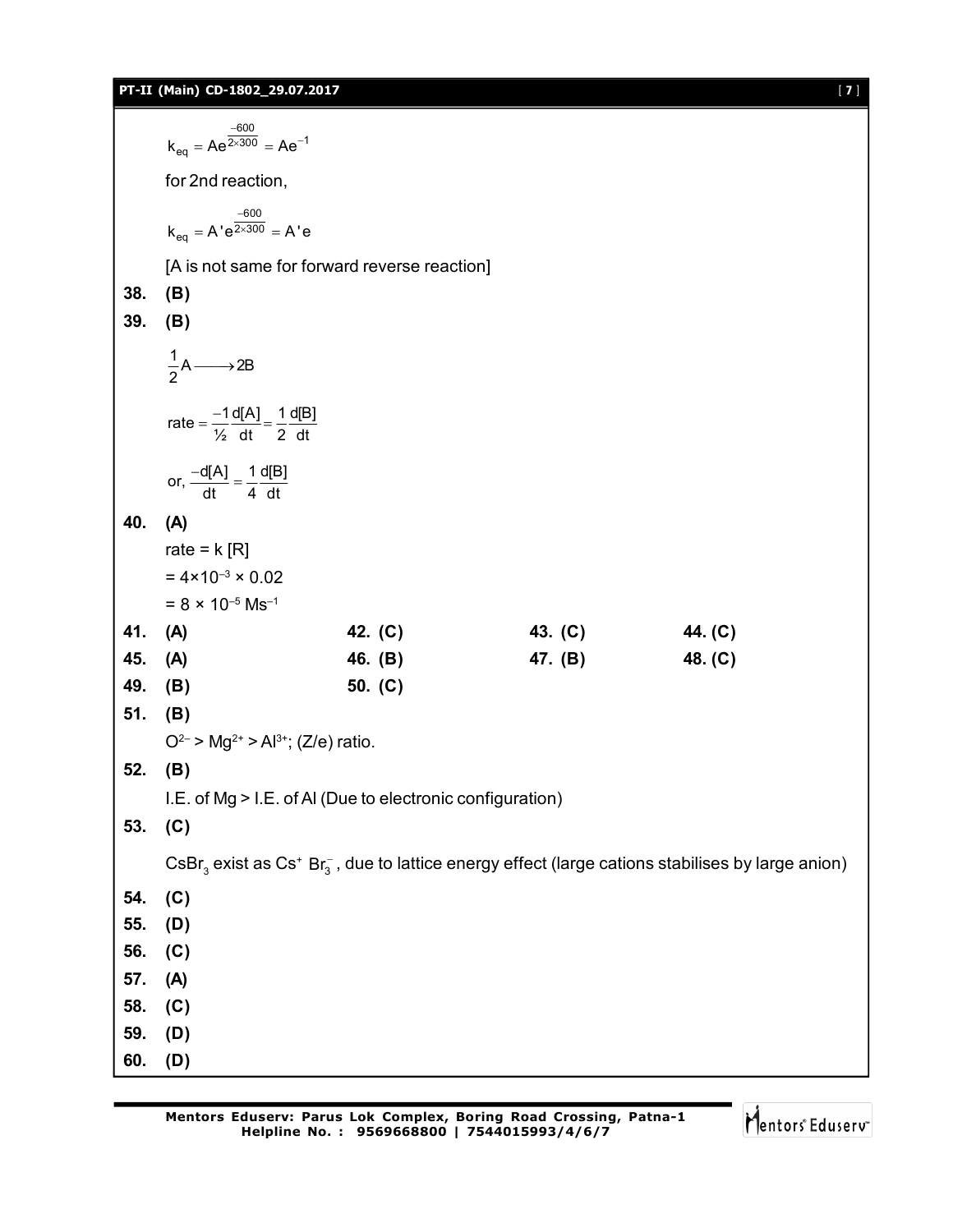[ **8** ] **PT-II (Main) CD-1802\_29.07.2017 MATHEMATICS 61. (B)**  $\sin^3 x \cdot \sin 3x = \frac{1}{6} \sin^2 x (\cos 2x - \cos 4x)$ 2  $\cdot$  sin 3x =  $\frac{1}{6}$  sin<sup>2</sup> x (cos 2x – o  $\frac{1}{1}$ (1 – cos 2x)(cos 2x – cos 4x) 4  $= -(1 - \cos 2x)(\cos 2x - \cos 2x)$  $\frac{1}{2}$ (cos 2x – cos 4x – cos $^2$  2x + cos 2x.cos 4x) 4  $=\frac{1}{4}$ (cos 2x – cos 4x – cos <sup>2</sup> 2x + 0  $\frac{1}{2}$  cos2x – cos4x –  $\frac{1+\cos4x}{2}$  +  $\frac{1}{2}$  (cos6x + cos2x)  $4($  2 2  $=\frac{1}{4}\left(\cos 2x - \cos 4x - \frac{1+\cos 4x}{2} + \frac{1}{2}(\cos 6x + \cos 2x)\right)$  $\frac{1}{2}$  $\left(\frac{3}{2} \cos 2x - \frac{3}{2} \cos 4x + \frac{1}{2} \cos 6x - \frac{1}{2}\right)$  $4(2 \t 2 \t 2 \t 2 \t 2)$  $=\frac{1}{4}\left(\frac{3}{2}\cos2x-\frac{3}{2}\cos4x+\frac{1}{2}\cos6x-\frac{1}{2}\right)=-\frac{1}{8}+\frac{3}{8}\cos2x-\frac{3}{8}\cos4x+\frac{1}{8}\cos6x$ 8 8 8 8  $=-\frac{1}{2}+\frac{3}{6}\cos 2x-\frac{3}{6}\cos 4x+\frac{1}{6}$  $\Rightarrow$  n = 6 **62. (B)** use  $x^2 - 5x + 7 < 1$  and  $x^2 - 5x + 7 > 0$ **63. (A)** For y to be defined, we must have (a) 2  $log_{10} \left( \frac{5x - x^2}{4} \right) \ge 0$ 4  $\left(5x-x^2\right)$  $\left|\frac{3n+1}{4}\right|\ge$  $(4)$  $\frac{5x - x^2}{1} \ge 10^0$ 4  $\Rightarrow \frac{5x-x^2}{1} \geq 1$  $\Rightarrow$  5x – x<sup>2</sup>  $\ge$  4  $\Rightarrow$  x<sup>2</sup> – 5x + 4  $\le$  0  $\Rightarrow$  (x – 1)(x – 4)  $\le$  0  $\Rightarrow$  1  $\le$  x  $\le$  4 (b)  $\frac{5x-x^2}{1}>0$ 4  $\frac{-x^2}{4}$  > 0  $\Rightarrow$  5x - x<sup>2</sup> > 0  $\Rightarrow$  x(x - 5) < 0  $\Rightarrow$  0 < x < 5 From (a) and (b), we get the domain of  $f = [1, 4] \cap (0, 5) = [1, 4]$ **64. (B)**  $\mathsf{g}_{-\mathsf{X}}^2$  is defined for  $9 - x^2 \ge 0 \implies (3 - x)(3 + x) \ge 0$  $\Rightarrow$   $(x - 3)(x + 3) \le 0$  $\Rightarrow -3 \le x \le 3$  ... (1)  $\sin^{-1}(3 - x)$  is defined for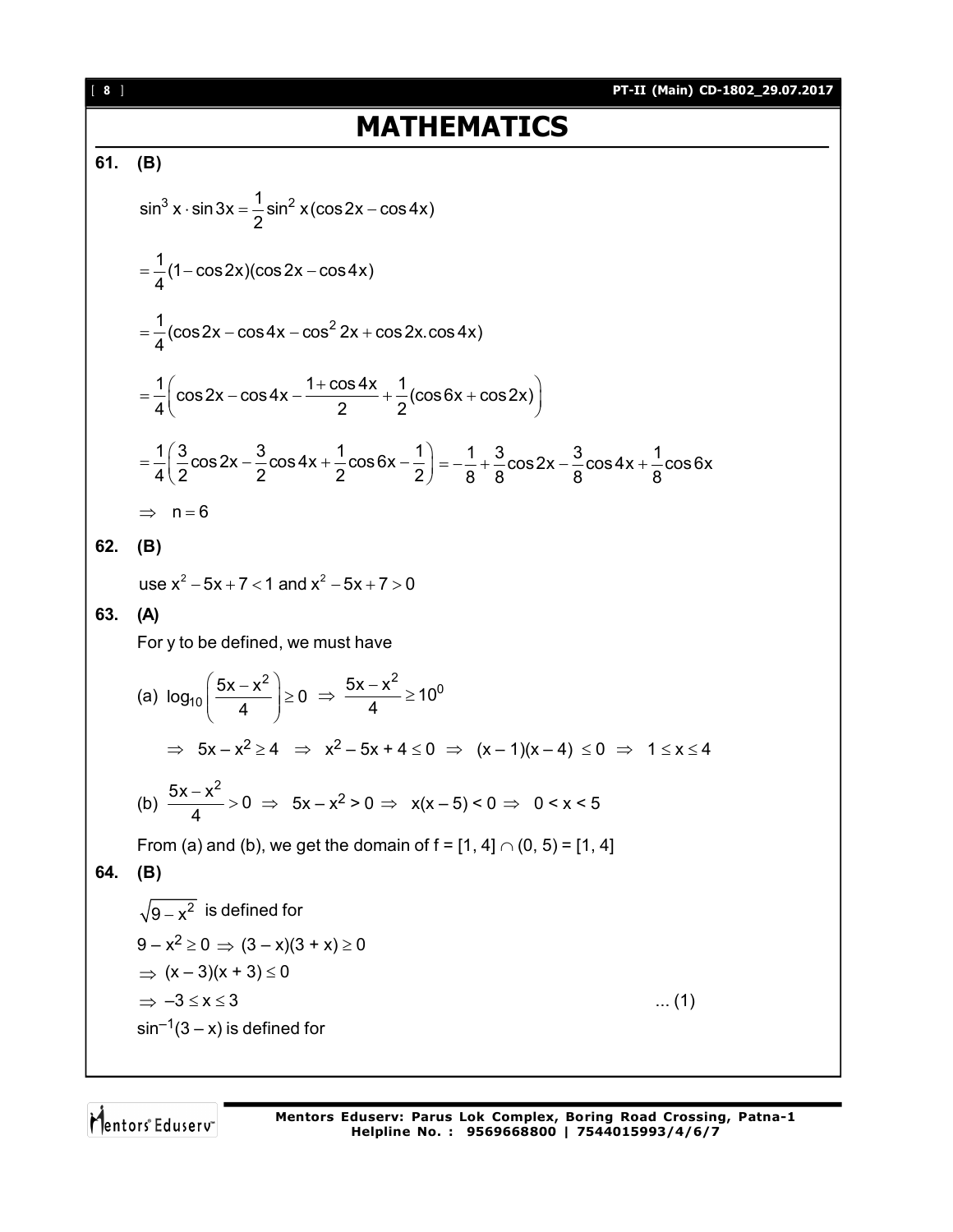## **PT-II (Main) CD-1802\_29.07.2017** [ **9** ]

|     | $-1 \leq 3-x \leq 1 \Rightarrow -4 \leq -x \leq -2 \Rightarrow 2 \leq x \leq 4$       | $\dots (2)$ |
|-----|---------------------------------------------------------------------------------------|-------------|
|     | Also, $sin^{-1}(3 - x) = 0$ $\Rightarrow$ $3 - x = 0$ or $x = 3$                      | $\dots(3)$  |
|     | From $(1)$ , $(2)$ and $(3)$ , we get the domain of f:                                |             |
|     | $([-3, 3] \cap [2, 4]) \setminus \{3\} = [2, 3).$                                     |             |
| 65. | (D)                                                                                   |             |
|     | $ 4-3x  \leq \frac{1}{2} \Rightarrow -\frac{1}{2} \leq 4-3x \leq \frac{1}{2}$         |             |
|     | $4-3x\leq \frac{1}{2}$ and $4-3x\geq -\frac{1}{2}$                                    |             |
|     | $\frac{7}{2}$ – 3x $\leq$ 0; $\frac{9}{2}$ –3x $\geq$ 0                               |             |
|     | $x \geq \frac{7}{6}$ ; $x \leq \frac{3}{2}$                                           |             |
|     | $X \in \left[\frac{7}{6}, \frac{3}{2}\right]$                                         |             |
|     | $\therefore$ Option (D) is correct.                                                   |             |
| 66. | (C)                                                                                   |             |
| 67. | (C)                                                                                   |             |
| 68. | (A)                                                                                   |             |
|     | $\lim_{x\to 2^{-}}\frac{\cos(2x-4)-33}{2}=-16$                                        |             |
|     | $\lim_{x\to 2^{-}}\frac{x^2 4x-8 }{x-2}=-16$                                          |             |
|     | : By sandwich theorem ; $\lim_{x\to 2^{-}} f(x) = -16$                                |             |
| 69. | (C)                                                                                   |             |
| 70. | (C)                                                                                   |             |
|     | $f(x) = \begin{cases} -1; & -1 < x < 1 \\ 0; & x = 1, -1 \\ 1; &  x  > 1 \end{cases}$ |             |
|     |                                                                                       |             |

Mentors<sup>e</sup> Eduserv<sup>-</sup>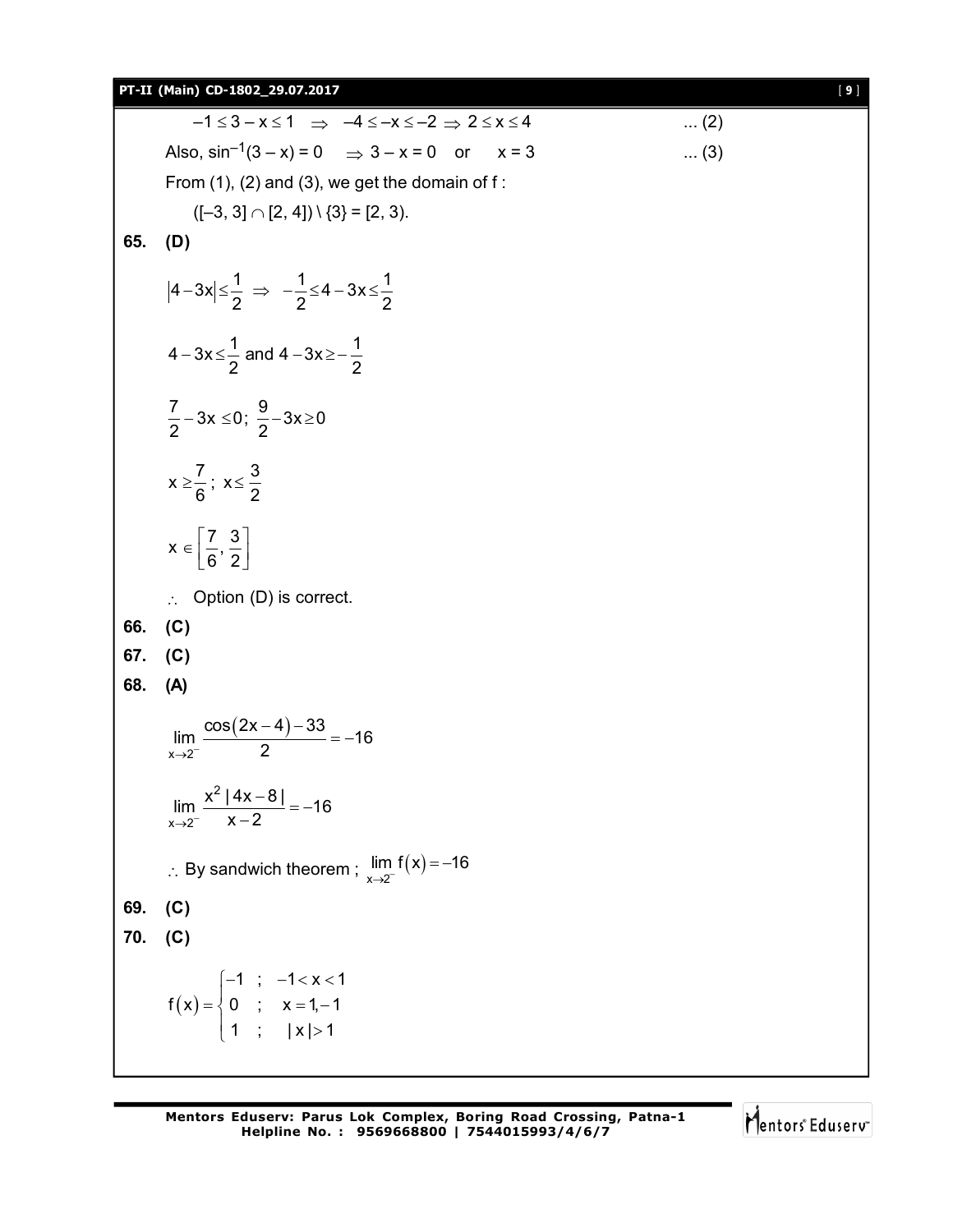## [ **10** ] **PT-II (Main) CD-1802\_29.07.2017**

71. **(B)**  
\n3 = 
$$
\lim_{x\to 0} (1 + a\sin x)^{\csc x}
$$
 [1<sup>*x*</sup> form] ⇒ e<sup>lim a sin x cos x</sup> = e<sup>*a*</sup>  
\n∴ e<sup>*a*</sup> = 3 ⇒ a = log<sub>a</sub>3 = ln 3.  
\nHence (B) is the correct answer.  
\n72. **(D)**  
\nSince f(x) is an odd function,  
\n $\left[\frac{x^2}{a}\right] = 0$  for all  $x \in [-10, 10] \Rightarrow 0 \le \frac{x^2}{a} < 1$  for all  $x \in [-10, 10]$   
\n⇒ a > 100 Hence, (D) is the correct answer  
\n73. **(A)**  
\n $\tan^{-1} \frac{1}{\sqrt{2}} - \tan^{-1} \frac{\sqrt{(\sqrt{3} - \sqrt{2})^2}}{1 + \sqrt{3} \cdot \sqrt{2}} = \tan^{-1} \frac{1}{\sqrt{2}} - \tan^{-1} \sqrt{3} + \tan^{-1} \sqrt{2}$   
\n $= \cot^{-1} \sqrt{2} + \tan^{-1} \sqrt{2} - \tan^{-1} \sqrt{3} = \frac{\pi}{2} - \frac{\pi}{3} = \frac{\pi}{6}$   
\n74. **(D)**  
\nIf is not one-one as f(0) = 0 and f(-1) = 0. f is also not onto as for y = 1 there is no x ∈ R such that f(x) = 1. If there is such an x ∈ R, then e<sup>N1</sup> – e<sup>-x</sup> = e<sup>x</sup> + e<sup>-x</sup>. Clearly x ≠ 0.For x > 0, this equation gives e<sup>-x</sup> = 0 which is not possible and for x < 0,  $\frac{e^{2x} + 1}{e^x} = 0$ , which is also not possible.  
\nHence (D) is the correct answer.  
\n75. **(D)**  
\n $\cos(\tan^{-1} x) = x$   
\n⇒  $\frac{1}{e^x} = \frac{1}{\sqrt{2}} = \frac{1}{\sqrt{2}}$ 

$$
\sqrt{1+x^2}
$$
  
\n
$$
\Rightarrow x^2 = \frac{\sqrt{5}-1}{2} \Rightarrow \frac{x^2}{2} = \frac{\sqrt{5}-1}{4} = \sin \frac{\pi}{10}.
$$

Mentors<sup>\*</sup> Eduserv<sup>-</sup>

2x  $\frac{e^{2x}+1}{e^{x}}=0$ e

 $\frac{+1}{ }=0$ , which is also not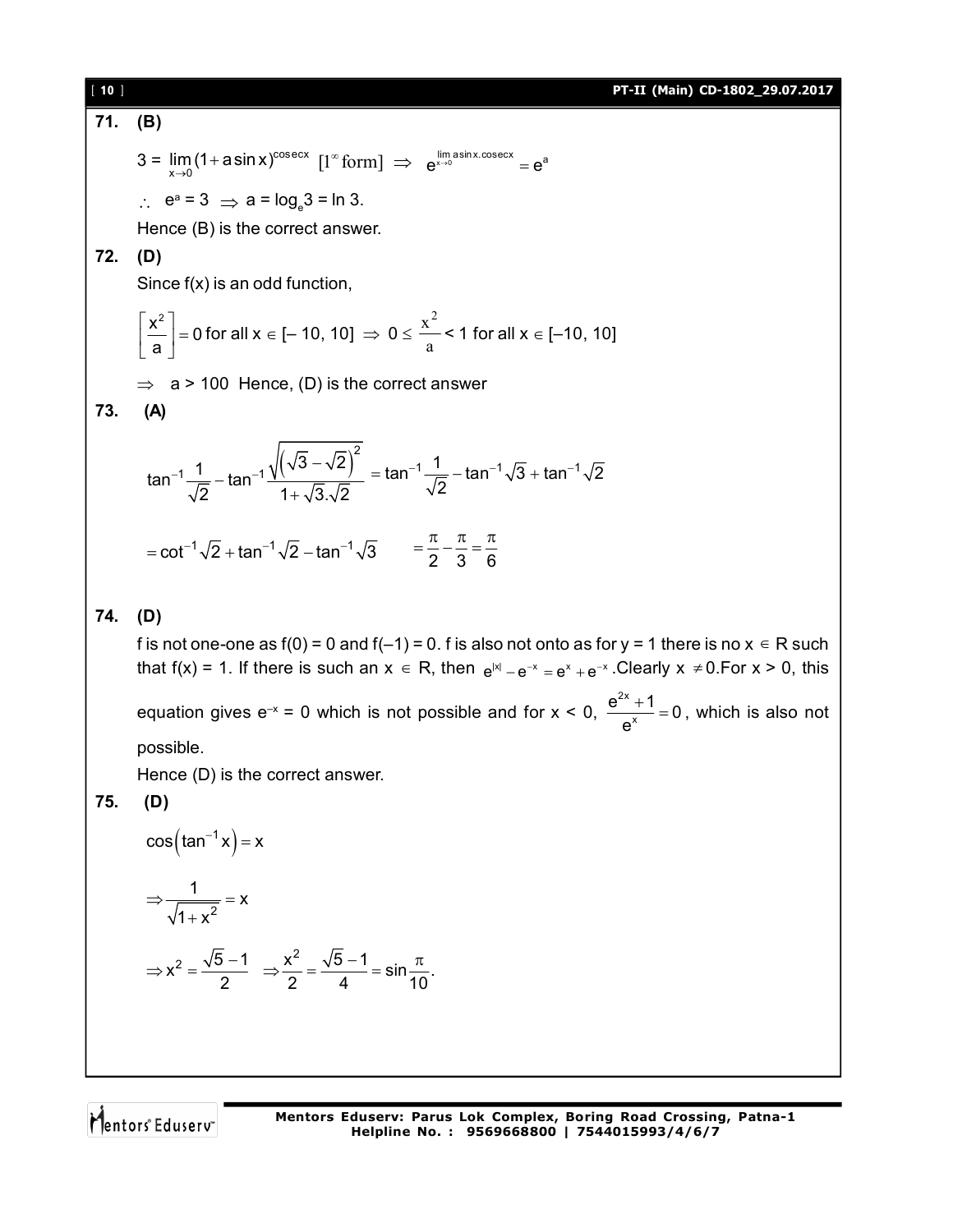### **PT-II (Main) CD-1802\_29.07.2017** [ **11** ]

**76. (C)** 2 sin<sup>-1</sup>x = sin<sup>-1</sup>  $(2x\sqrt{1-x^2})$ Range of right hand side is  $\left[-\frac{\pi}{2},\frac{\pi}{2}\right]$  $\left[-\frac{\pi}{2},\frac{\pi}{2}\right]$  $\Rightarrow -\frac{\pi}{2} \leq 2\sin^{-1} x \leq \frac{\pi}{2} \Rightarrow -\frac{\pi}{4} \leq \sin^{-1} x$  $-\frac{\pi}{2} \leq 2 \sin^{-1} x \leq \frac{\pi}{2} \Rightarrow -\frac{\pi}{4} \leq \sin^{-1} x \leq \frac{\pi}{4} \Rightarrow x \in \left[ -\frac{1}{\sqrt{2}}, \frac{1}{\sqrt{2}} \right]$  $2 \sqrt{2}$  $\left[-\frac{1}{\sqrt{2}},\frac{1}{\sqrt{2}}\right].$ **77. (C)** We have,  $sin^{-1}x > cos^{-1}x$  $\Rightarrow$  sin<sup>-1</sup> x >  $\frac{\pi}{2}$  $\pi$  $-$  sin $^{-1}$  x  $2\sin^{-1} x > \frac{1}{2}$  $\pi$  $\Rightarrow$  sin<sup>-1</sup> x >  $\frac{4}{4}$  $\pi$ .  $\Rightarrow$  sin(sin<sup>--1</sup>x) > sin $\frac{4}{4}$  $\pi$  $\Rightarrow$  x >  $\overline{\sqrt{2}}$ 1  $\Rightarrow$  X<sub>E</sub>  $\left(\frac{1}{\sqrt{2}}, 1\right)$  $\left(\frac{1}{\sqrt{2}}, 1\right)$  since  $-1 \le x \le 1$ **78. (C)** Sine of integral multiple of  $\pi = 0$ **79. (B)**  $1 + \{x\}$ 1  $1 + \{x\}$  $\ddot{}$  $=$  $\ddot{}$ **80. (C)**  $x^{\alpha \wedge \log_{\alpha} y \wedge \log_{y} z} = \mathbf{v}^{\log x \log a \log y} = \mathbf{v}^{\log_{x} z}$  $\mathbf{x}^{\log_{x}a\times log_{a}y\times log_{y}z} = \mathbf{x}^{\frac{log_{x}log_{x}log_{y}logz}{log_{x}log_{y}z}} = \mathbf{x}^{\log_{x}z} = z$ **81. (A)**  $(x-1)^3 (x+2)^4 (x-3)^5 (x+6) \ge 0$ + – – – + – + –6 –2 0 1 3 7  $\therefore$  X  $\in (-\infty, -6] \cup [1,3] \cup (7,\infty) \cup \{-2\}$ 

Mentors Eduserv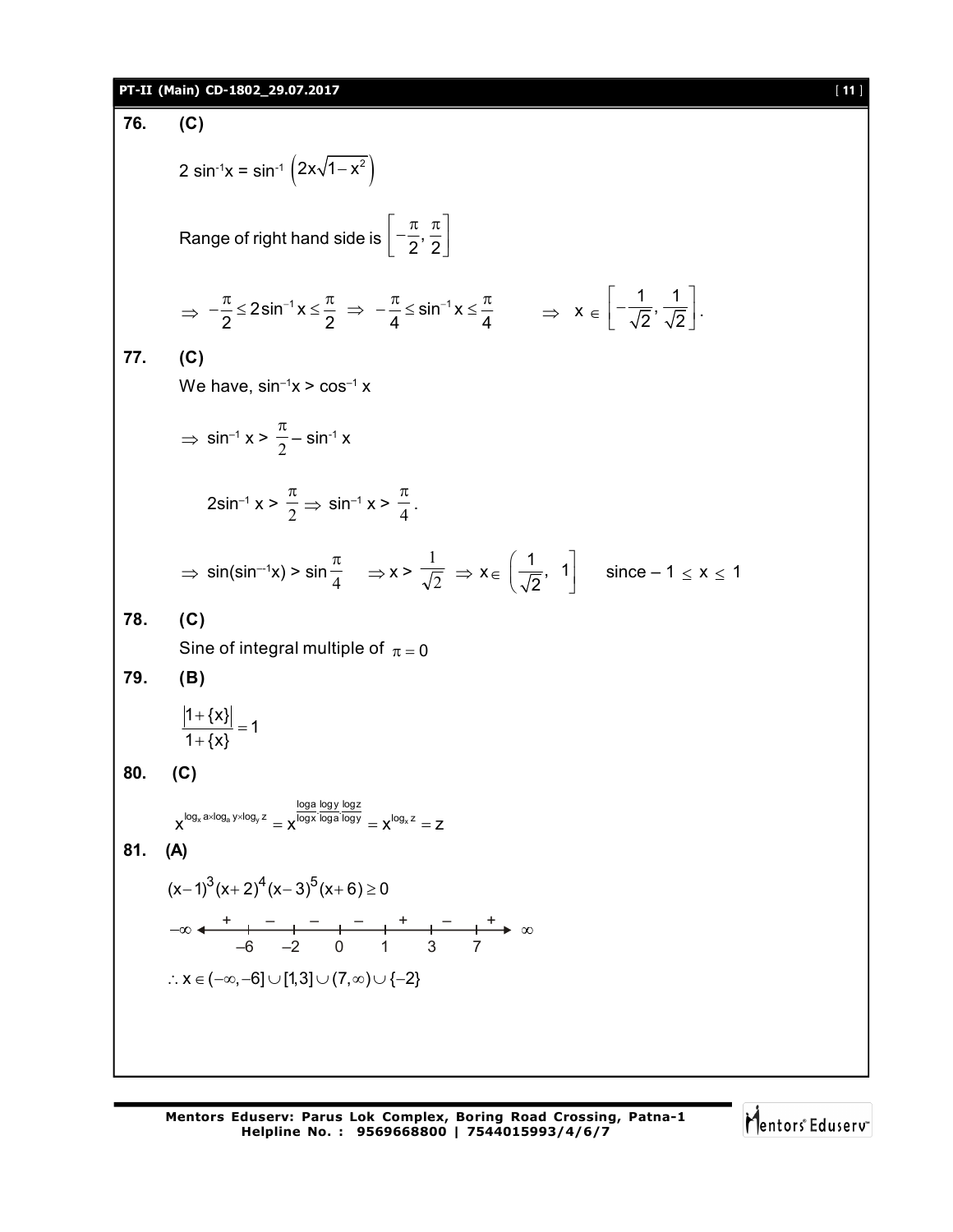[ **12** ] **PT-II (Main) CD-1802\_29.07.2017 82. (A)** f(–x) = cos( x) x 1 2 = cosx x 1 <sup>1</sup> 2 x x x as x n I so as 1 , = cosx f(x) x 1 2 f(x) is an odd function. **83. (B)** f(x) = 3 sin x – cos x + 2 = 2 sin x 6 + 2 Since f(x) is one–one and onto, f is invertible. Now fof–1 (x) = x 2 sin 2 x 6 f (x) 1 sin <sup>1</sup> <sup>x</sup> f (x) 1 6 2 f–1 (x) = sin–1 6 1 2 x Because 1 2 x 1 for all x [0, 4] **84. (A)** 3x2 – 10x + 3 = 0 x =3, 1/3 or, |x – 5| = 1 x = 6, 4. **85. (D)** 2 tan tan <sup>2</sup> 5 15 tan 5 15 2 1 tan tan 5 15 2 2 3 1 tan tan tan tan 5 15 5 15 **86. (B)** We have, cos cos2 cos22 ... cos2n–1 = n n sin2 2 sin = <sup>n</sup> sin( ) 2 sin [ 2n = – ] = <sup>n</sup> 1 2

Mentors<sup>e</sup> Eduserv<sup>-</sup>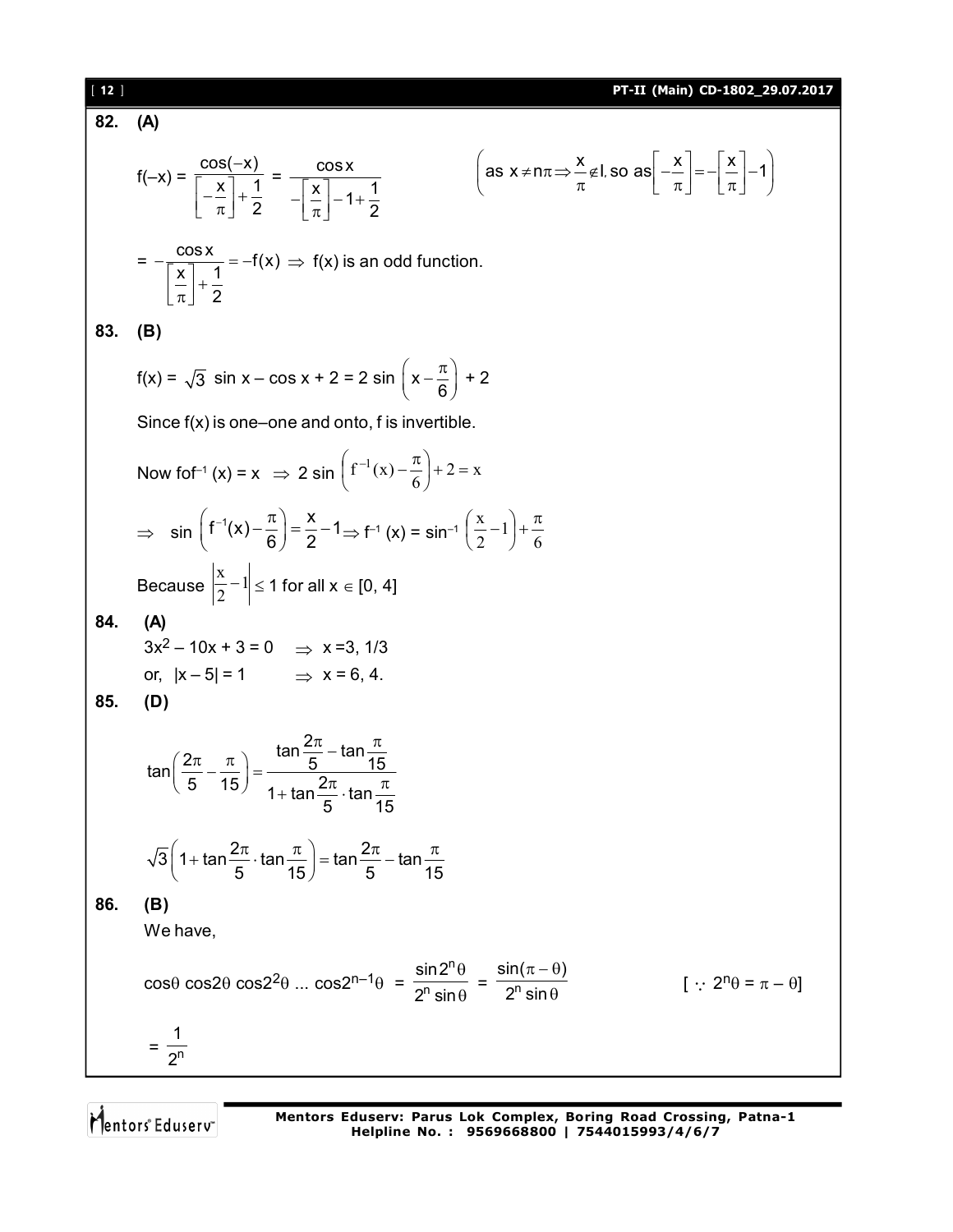### **PT-II (Main) CD-1802\_29.07.2017** [ **13** ]

**87. (B)** Clearly,  $f(x) \ge 0$  for any  $x \in R$ . Moreover,  $(x^2 - 1)^2 = x^4 - 2x^2 + 1 \ge 0$  for any  $x \in R$ , so 2 4  $\frac{x^2}{x^4} \leq 1/2$  $x^4 + 1$  $\leq$  $\frac{1}{2}$  = 1/ 2 . Hence the range of f is [0, 1/2]. **88. (A)**  $\sin \alpha + \sin \beta = -$ 21  $\frac{-1}{65}$  and cos  $\alpha$  + cos  $\beta$  = – 27 65 squaring and adding, we get  $\sin^2 \alpha + \sin^2 \beta + 2 \sin \alpha \sin \beta + \cos^2 \alpha + \cos^2 \beta + 2 \cos \alpha \cdot \cos \beta$ = 2 65  $-\frac{21}{25}$ J  $\left(-\frac{21}{25}\right)$  $\overline{\phantom{0}}$  $\left(-\frac{21}{65}\right)^2 +$ 2 65  $-\frac{27}{25}$ J  $\left(-\frac{27}{25}\right)$  $\overline{\phantom{0}}$ ſ  $\Rightarrow$  2 + 2 cos ( $\alpha - \beta$ ) =  $\frac{1170}{4225}$  $\Rightarrow$  cos<sup>2</sup>  $\left(\frac{\alpha-\beta}{2}\right)$  $\left(\frac{\alpha-\beta}{\alpha}\right)$  $\backslash$  $\left( \alpha - \beta \right)$ 2 –  $=\frac{1170}{4 \times 4225}$  $\frac{1170}{\times 4225} = \frac{9}{130}$  $\Rightarrow$  cos  $\left(\frac{\alpha-\beta}{2}\right)$  $\left(\frac{\alpha-\beta}{\alpha}\right)$  $\backslash$  $\left( \alpha - \beta \right)$ 2 –  $=\sqrt{130}$ – 3  $(\because \pi \leq \alpha - \beta \leq 3\pi \Rightarrow \frac{\pi}{2} < \left(\frac{\alpha - \beta}{2}\right)$  $\left(\frac{\alpha-\beta}{\alpha}\right)$  $\backslash$  $\left( \alpha - \beta \right)$ 2 –  $< \frac{3\pi}{2}$ **89. (A)** tan 50 – tan 40 = k tan 10  $\frac{\sin 50}{50} - \frac{\sin 40}{10} = k \tan 10$ cos50 cos40  $-\frac{3m+10}{2m+10} = 1$  $\frac{\sin 50 \cos 40 - \sin 40 \cos 50}{50} = k \tan 10$ cos50cos40  $\Rightarrow \frac{\sin 50 \cos 40 - \sin 40 \cos 50}{\sin 10} = k \tan 10 \Rightarrow \frac{\sin 10}{\sin 50 \cos 10} = \frac{k \sin 10}{\sin 10}$ cos50cos40 cos10  $\Rightarrow \frac{60110}{2} = \frac{1}{2}$  $k = \frac{\cos 10}{50 \cdot 50} = \frac{2 \cos 10}{1 + 100} = 2$ cos50sin50 sin100  $=$   $\frac{38810}{50 \div 50} = \frac{288810}{1000} =$  2 **90. (C)**  $1+\cos{\frac{\pi}{6}} \left(1+\cos{\frac{3\pi}{6}}\right) \left(1+\cos{\frac{5\pi}{6}}\right) \left(1+\cos{\frac{7\pi}{6}}\right)$ 8 八 8 八 8 八 8 8  $\left(1+\cos\frac{\pi}{8}\right)\left(1+\cos\frac{3\pi}{8}\right)\left(1+\cos\frac{5\pi}{8}\right)\left(1+\cos\frac{7\pi}{8}\right)$  $\cos\frac{5\pi}{2} = \cos\left(\pi - \frac{3\pi}{2}\right) = -\cos\frac{3\pi}{2}$  $\therefore \cos \frac{5\pi}{8} = \cos \left( \pi - \frac{3\pi}{8} \right) = -\cos \frac{3\pi}{8}$